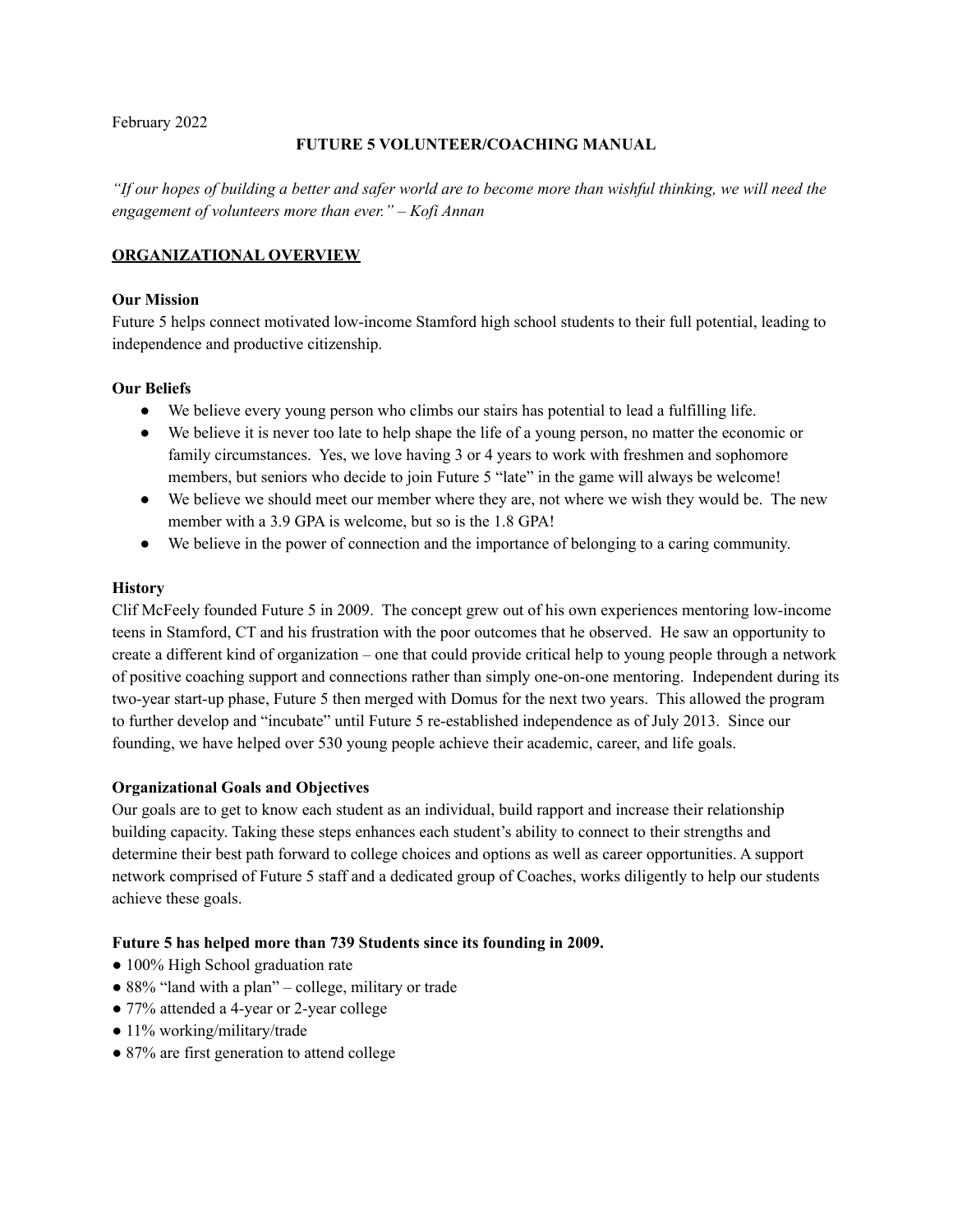### **Future 5 Staff**

Clif McFeely – Founder Polly Perkins Johnson – Founding Partner Amanda Dubois-Mwake – Executive Director Peg Atchue – Grant Writer Diane Bailey – Career Connecter Linda Bonefant – Development Database and Office Manager Donte Branch – Student Advocate Meg Carey – Volunteer Manager Fridda Fernandez – Student Advocate Oscar Guzman – College Prep Manager Diane Knetzger – Director of Development and External Relations Elizabeth Knudsen – Director of High School Enrichment Maddie Massari – College Success Manager Karen Stuart – Director of College Prep Barbara Vahsen – Director of Finance and Operations

## **GETTING INVOLVED**

### **Purpose of Future 5 Coaching/Volunteer Manual**

This manual helps explain the culture of Future 5, the importance and role Coaches/Volunteers play in the organization as well as general guidelines and safety protocol. As an organization, Future 5 is committed to providing proper orientation and training, a safe environment and support to ensure every Coach/Volunteer is prepared for success in his/her role.

**Future 5 Values and Beliefs for Volunteer Involvement** – (adapted from Canadian Code for Volunteer Involvement)

- Volunteer involvement is vital to a just and democratic society. It fosters civic responsibility, participation and interaction.
- Volunteer involvement strengthens communities. It promotes change and development by identifying and responding to community needs.
- Volunteer involvement mutually benefits both the volunteer and the organization.
- Volunteer involvement increases the capacity of our organization to accomplish our goals, and provides volunteers with opportunities to develop and contribute.
- Volunteer involvement is based on relationships. Volunteers are expected to act with integrity and be respectful and responsive to others with whom they interact.
- How to become a Volunteer Coach:
- Contact the Volunteer Manager, Meg Carey, by phone or email. mcarey@futurefive.org or 203-722-6374
- Fill out the Volunteer Form found on the website (https://futurefive.org)
- https://futurefive.org/future-5-volunteer-coach-tutor-information.org
- Complete a background check. You will be sent a link from Intellicorp, which does a motor vehicle and criminal background check.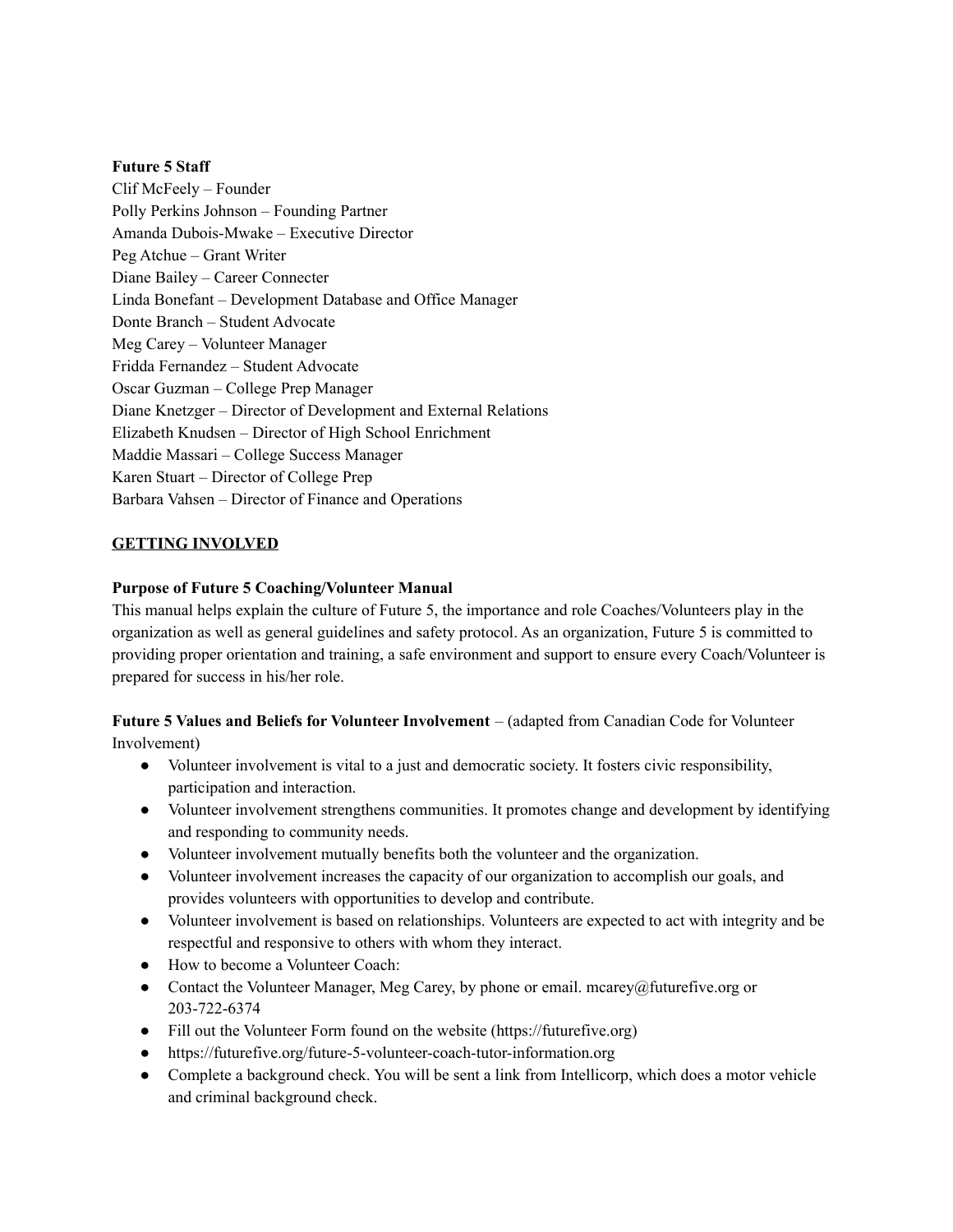● If you are going to be driving students, you will need to provide a copy of your current Driver's License and an up-to-date insurance certificate.

## **Volunteer Opportunities**

**College Prep Coach** – College Prep ensures that high school students receive the preparation needed to transition successfully from high school to college. This workshop offers a full array of college help including guidance on navigating the college and financial aid applications, college visits, detailed advice on college selection, etc. Coaches are matched one-on-one with a student and partner with their student for the entire academic year.

**Here2There Coach** – As a Here to There coach, you will help facilitate discussion based on weekly themes including Perseverance, Commitment, Asking for Help, and Success. At the conclusion of the Here to There workshop, each student becomes a full member of Future 5 and writes a Game Plan for Life with the help of staff and coaches.

**Job Prep** – is a workshop designed to help students master the soft skills needed to excel in the workplace. Through discussions and real-time application of strategies learned, students gain the confidence and skill set necessary to network, secure a job, and sustain employment.

attend and participate in helping students learn valuable "soft skills" on how to get a job

**Community Service Coaches** - work side-by-side with students as they provide service to community organizations such as Pacific House, Fairgate Farm, Person-to-Person, Mill River Park and more. Our members connect to the community, develop a sense of civic responsibility, and learn the joys of giving to others.

### **Communication and Training**

Future 5 is continuously looking for ways to equip our volunteer coaches with the information they need to best work with our students as well as support content based positions. To that end Future 5 will have periodic trainings/workshops for all coaches as well as content specific informational learning opportunities.

### **Our Student Members**

The vast majority of our students come from under-resourced families. The other common thread is that they are "motivated" – regardless of current academic status om high school, our members are beginning to think about their future and reflect upon the need to make positive changes in their lives. Our membership reflects the diversity of the Stamford Public Schools population. While many were born in the USA, a list of the recent countries of origin of Future 5 student families reads like a United Nations roll call!

# **Reminders about Procedures When Working with Future 5 Members**

# **Meeting with a Student**

- Please make arrangements to meet your student at Future 5 whenever possible.
- If you can't meet at Future 5, please arrange to meet in a public place, such as the Ferguson Library or Starbuck's. You should never meet with a student in your home.
- If you have any questions or concerns about meeting, reach out to Rachel Dewey, Executive Director or Karen Stuart, Director of Student Experience

# **Driving a Student**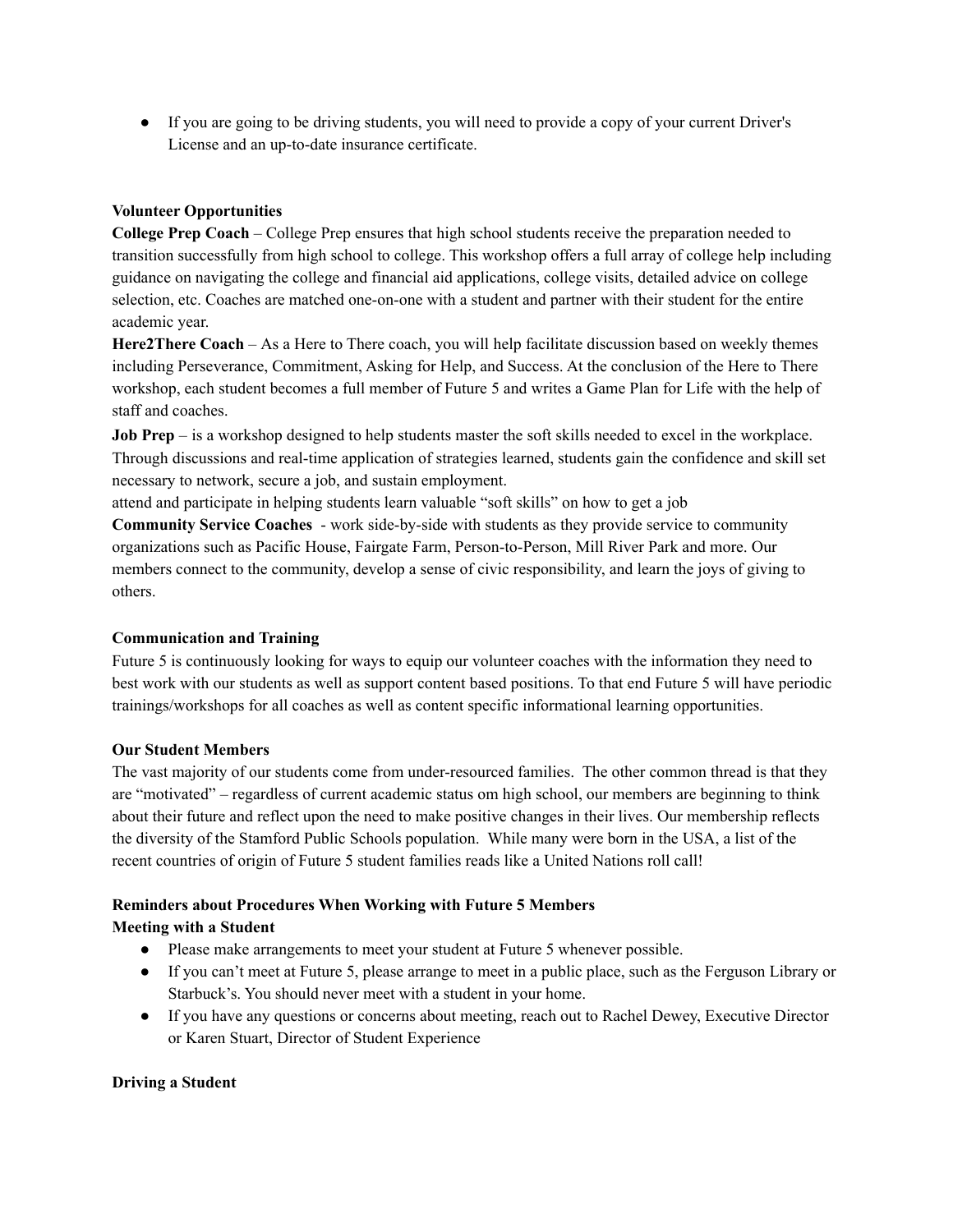- Whenever possible, students should sit in the back seat. There must be enough seatbelts for every passenger in the car.
- Never text and drive.
- If there is any question or concern about driving students someplace, reach out to one of the Future 5 staff.

## **Confidentiality**

The privacy of every student and individual at Future 5 is required for the safety and well-being of all concerned. There may be times when a volunteer becomes privy to very personal and sensitive information of a student. If there is reason for concern, please reach out to the appropriate Future 5 staff member as soon as possible.

## **Volunteer Logistics**

On the Future 5 website (<https://futurefive.org>) there is a tab for "Current Volunteers" which provides updated information as well as resource-lists . It is password protected and the password is: *futurefivekids*

# **LOCATION AND PARKING**

The Future 5 main entrance is on the second floor of 135 Atlantic Street. There is a second entrance with elevator access to the second floor located at 400 Main Street. The student staff and all students enter using the Atlantic Street entrance. The administrative staff enter through the Main Street entrance and work in Suite 212. Volunteers may use either entrance and can access the Future 5 space both ways. There are three local parking garages:

- Bell Street (144 Bell Street)
- Bedford Street (17 Forest Street) and
- Summer Street (Winthrop Place)

There is metered street parking @ \$1.25 per/hour and takes coins and credit/debit. There is also a Parkmobile App for your smartphone. Additional information on Stamford parking can be found at: https://www.stamfordct.gov/parking/pages/public-parking-facilities-and-rates

### **HOURS OF OPERATION**

### **School Year Hours**:

Monday – Thursday 10 a.m.  $-7$  p.m. Friday 10 a.m. – 5:30 p.m. Saturday  $10 - 2$  p.m. (during the school year)

**Summer Hours:** Monday – Thursday 10 a.m. – 5:30 p.m. Friday 10 a.m. – 5 p.m.

#### **Vacation:**

Future 5 follows many of the Stamford Public School holidays. See the Future 5 website for the most up to date information

**Summer:** 4th of July (and additional day of observance which can vary based on the calendar) First week in August